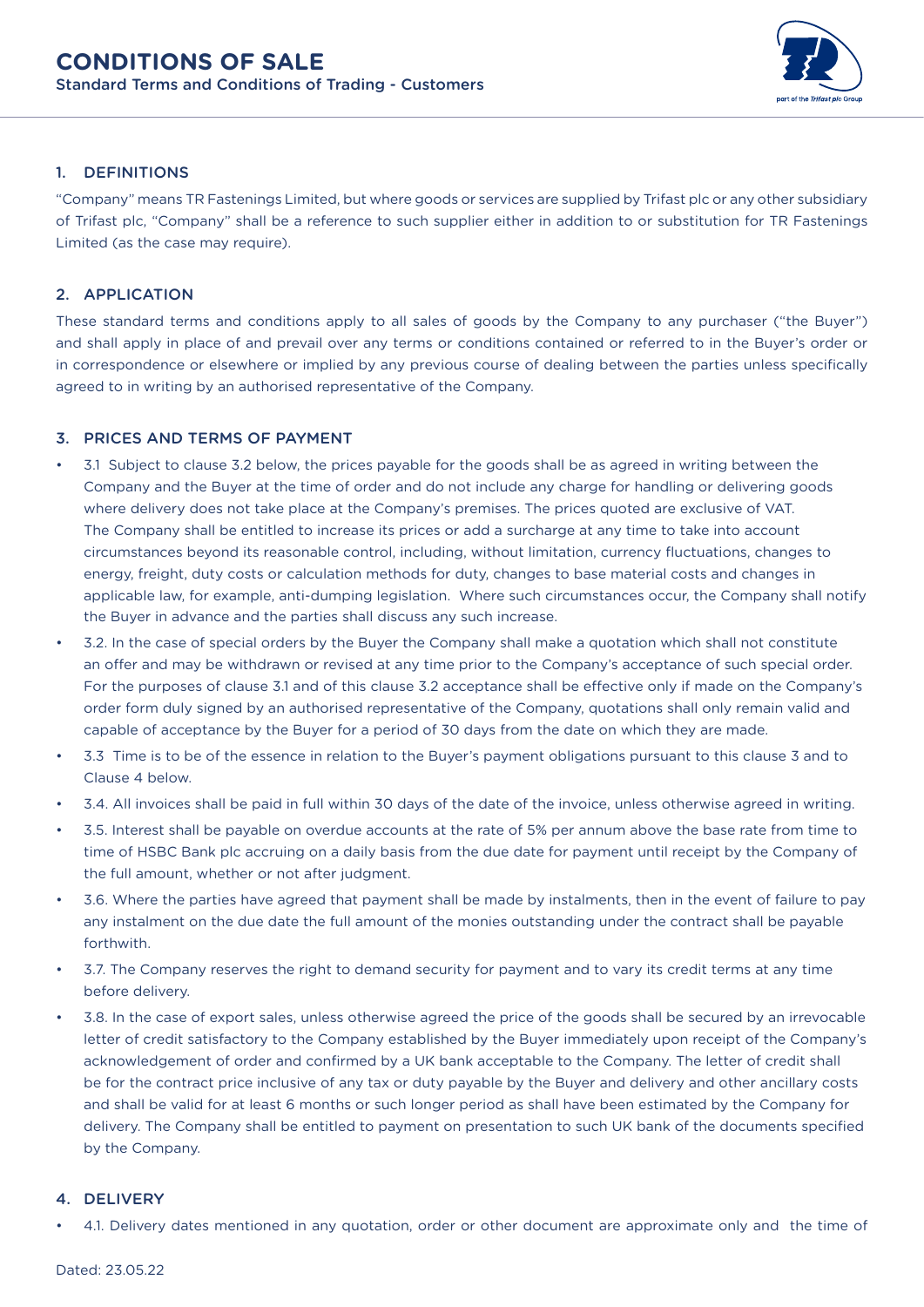

delivery is not of the essence The Company shall not be liable for any delay in delivery that is caused by an event described in clause 15.1 or the failure to provide the Company with adequate delivery instructions or any other instructions relevant to the supply of the goods.

- 4.2. The Company will arrange for delivery of the goods at the Buyer's expense to the address notified to it by the Buyer. The Company shall invoice the Buyer separately in respect of such delivery costs, and clauses 3.4 and 3.5 above shall apply to the delivery charges. If the Buyer does not so notify the Company, delivery is deemed to take place at the Company's premises and the Buyer shall make its own arrangements for collection of the goods at its own expense.
- 4.3. The Company reserves the right to make delivery by instalments, in which case each instalment shall be treated as a separate contract and a separate invoice will be tendered in respect thereof. Any delay in delivery or defect in an instalment shall not entitle the Buyer to cancel any other instalment.
- 4.4. If the Buyer refuses or fails to take delivery of goods tendered in accordance with the contract or fails to take any action necessary on its part for delivery of the goods, including collecting the goods in accordance with clause 4.2, within 3 business days of the Company notifying the Buyer that the goods are ready, then, except where such failure or delay is caused by an event set out in clause 15.1 or the Company's failure to comply with the its obligations, the goods will be deemed to have been accepted and if the Buyer has not taken delivery of or collected the goods within 10 business days of notification of the goods being ready, the Company shall be entitled to terminate the contract with immediate effect, to dispose of the goods as the Company may determine, and to recover from the Buyer any loss and additional costs incurred as a result of such refusal or failure.
- 4.5. If the Company gives notice to the Buyer of its readiness to deliver, and the Buyer requests that delivery be suspended, delayed or made by instalments then the price of the goods (if not already due and payable) shall become due and payable on the date of such notice, and the Buyer shall pay the cost of storing the goods. Risk in the goods shall pass on the date of such notice, but the Company reserves the right at its total discretion but at the Buyer's expense, to arrange to insure the goods for at least the purchase price payable to the Company.
- 4.6. The Buyer shall at its own expense promptly return to the Company any pallets used by the Company for the purpose of packaging and delivering the Buyer's goods.

## 5. RISK

Subject to Clause 4 above, risk shall pass on delivery and the Buyer agrees immediately to insure the goods for at least the purchase price payable to the Company therefore.

## 6. VARIATIONS

The Company shall be deemed to have fulfilled its contractual obligations in respect of any delivery though the quantity may be up to 10% more or less than the value specified in the contract and in such event the buyer shall pay for the actual quantity delivered.

## 7. INSPECTION

The Buyer is under a duty to inspect the goods on delivery or on collection by the Buyer or its agent as appropriate wherever it is reasonably possible to do so. Where goods are not so inspected, the Buyer must write on the delivery/ collection note "Goods not examined".

#### 8. TITLE

- 8.1. The goods shall remain the sole and absolute property of the Company as legal and equitable owner until such time as the Buyer shall have paid to the Company the agreed price together with the full price of any other goods supplied to the Buyer by the Company.
- 8.2. Until such payment the Buyer shall be in possession of the goods solely as bailee for the Company and in a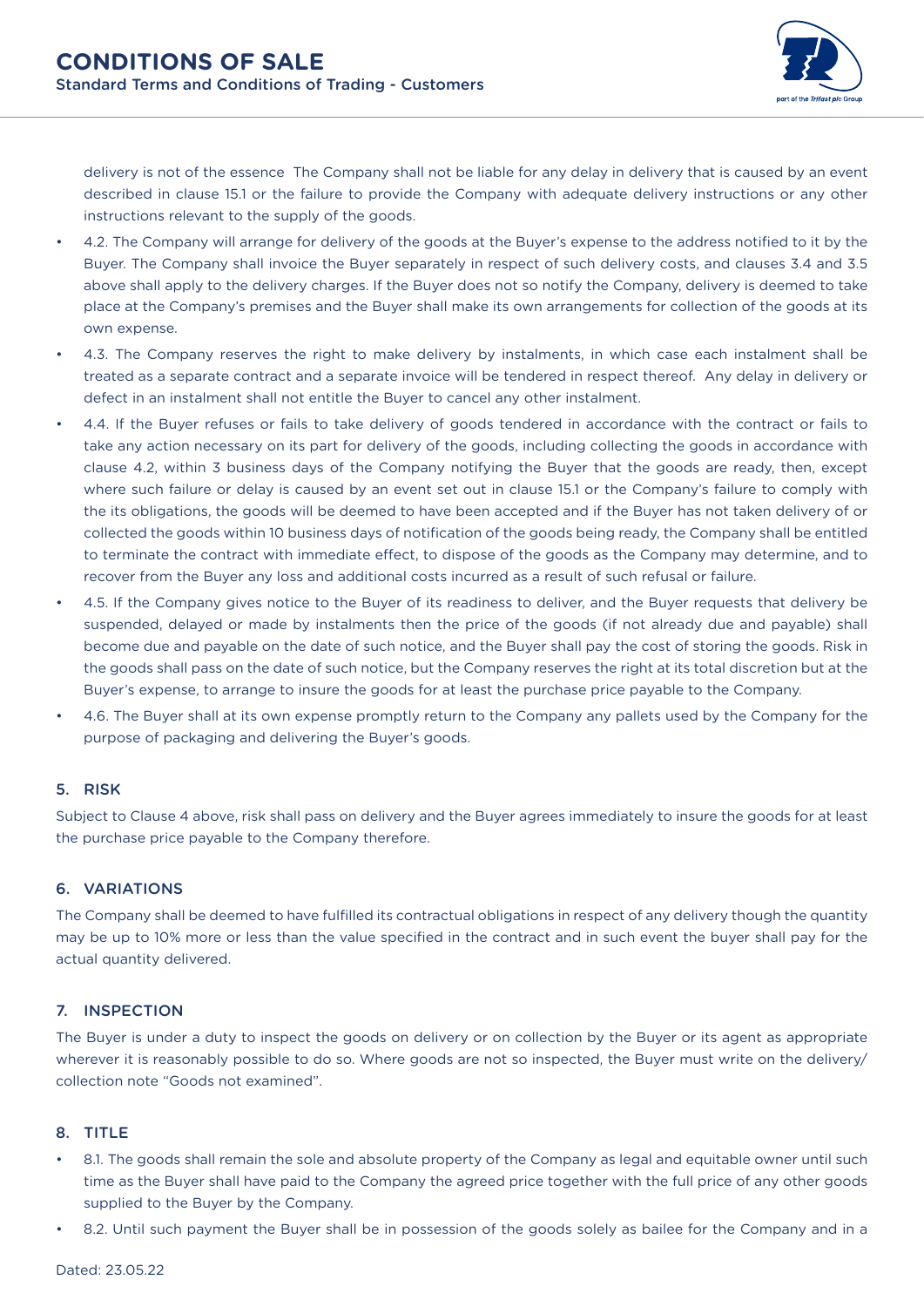

fiduciary capacity and shall store the goods in such a way as to enable them to be identified as the property of the Company and maintain the goods in satisfactory condition and keep them insured against all risks for their full price from the date of delivery. The Company reserves the immediate right of re-possession of any goods to which it has retained title as aforesaid and thereafter to re-sell the same and for this purpose the Buyer hereby grants an irrevocable right and licence to the Company's servants and agents to enter upon or into all or any of its premises or vehicles with or without the Company's own vehicles during normal business hours. This right shall continue to subsist notwithstanding the termination of the contract for any reason and is without prejudice to any accrued rights of the Company thereunder or otherwise.

- 8.3. The Buyer shall be at liberty and may in the ordinary course of its business sell and deliver the goods or any product produced with the Company's goods to any third party as the Company's bailee and in a fiduciary capacity and provided that the entire proceeds of sale are held in trust for the Company and are not mingled with any other monies and shall at all times be identifiable as the Company's and such person's monies. The Buyer agrees immediately upon being so requested by the Company to assign to the Company all rights and claims which the Buyer may have against its customers arising from such sales until payment is made in full as aforesaid.
- 8.4. If the goods are destroyed by the occurrence of an insured event prior to the passing of title in accordance with Clause 8.1 above, the Buyer shall hold the proceeds of such insurance in trust for the Company separate from any other monies and at all times identifiable as the Company's monies.

## 9. THIRD PARTY RIGHTS

- 9.1. The Buyer shall indemnify the Company against any and all liabilities claims and costs incurred by or made against the Company as a direct or indirect result of the carrying out of any work required to be done on or to the goods in accordance with the requirements or specifications of the Buyer which gives rise to any infringement or alleged infringement of any rights of any third party.
- 9.2. The Company shall have no liability to the Buyer in the event of goods infringing or being alleged to infringe the rights of any third party where the Company supplies goods in accordance with a design or specification supplied by the Buyer. In the event that the goods are or may be the subject of third party rights the Company shall be obliged to transfer to the Buyer only such title as the Company may have.
- 9.3. The Buyer shall notify the Company forthwith of any claim made or action brought or threatened alleging infringement of the rights of any third party. The Company shall have control over and shall conduct any such proceedings in such manner as it shall determine. The Buyer shall provide all such reasonable assistance in connection therewith as the Company may request. The cost of any such proceedings shall be borne in such proportions as the parties shall determine.

## 10. QUALITY, SPECIFICATIONS AND INFORMATION

- 10.1. The Company warrants that on delivery, the goods shall conform in all material respects with their description and any applicable specification and be free from material defects in design, material and workmanship.
- 10.2. Subject to clause 13.2 and, provided the Company is given a reasonable opportunity of examining the goods and the Buyer (if requested) returns such goods to the Company's place of business at the Buyer's cost, the Company shall, at its option, repair or replace the defective goods or refund the price of the defective goods in full. Except as provided in this clause 10, the Company shall have no liability to the Buyer in respect of the goods' failure to comply with the warranty set out at clause 10.1.
- 10.3. Unless expressly agreed in writing by the Company all samples drawings, designs, specifications and particulars of weights and dimensions submitted by the Company are approximate only and the Company shall have no liability in respect of any deviation there from. The Company accepts no responsibility for any errors, omissions or other defects in any samples drawings, designs or specifications prepared by the Buyer or by any third party and the Company shall be indemnified by the Buyer against any and all liabilities and expenses incurred by the Company arising there from. The Company reserves the right to amend the specification of the goods if required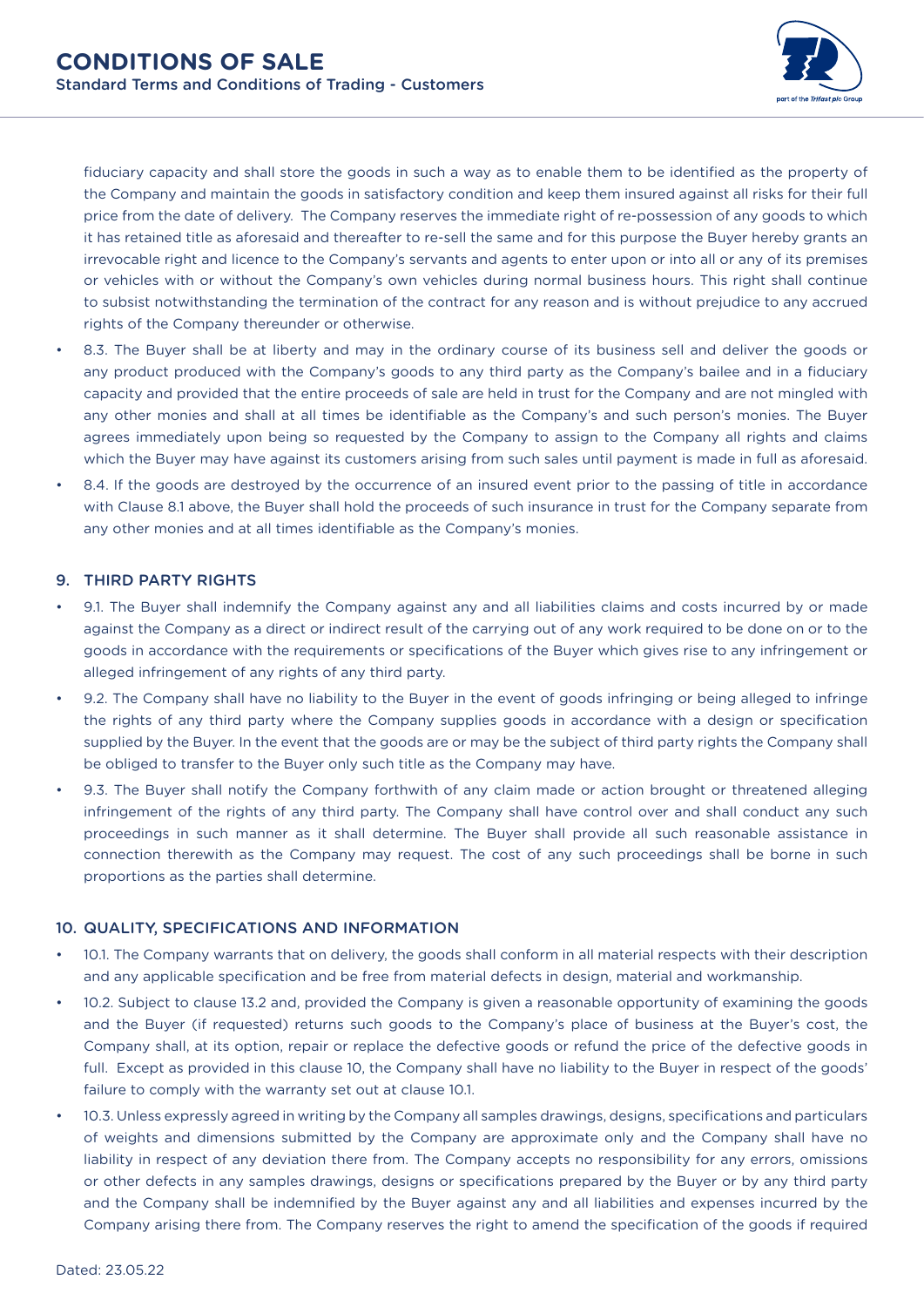

by any applicable statutory or regulatory requirements.

- 10.4. In the event of any defect or alleged defect, the Company shall make its own investigations, following such investigations should there be no fault by the Company, the Company reserves the right to reduce any losses or sums payable to the Buyer.
- 10.5. The terms implied by sections 13 to 15 of the Sale of Goods Act 1979 are, to the fullest extent permitted by law, excluded from these terms and conditions.

#### 11. COMPLIANCE WITH LAWS AND POLICIES

In performing their obligations under these terms and conditions, the parties shall comply with all applicable laws, statutes, regulations and codes from time to time in force including, without limitation, the Bribery Act 2010 and the Modern Slavery Act 2015 and all applicable laws, legislation, statutory instruments, regulations and governmental guidance having binding force whether local or national or international in any relevant jurisdiction.

The Buyer shall conduct its business in compliance with all lawful international sanctions regimes, and that they do not engage with any sanctioned parties. As such, the Buyer must; (a) be aware of, and fully comply with, all lawful sanctions regimes affecting their business; and (b) to carry out regular checks on their business partners to ensure that they are not designated, blocked or otherwise targeted by applicable economic or trade sanctions in order to avoid doing business with sanctioned parties.

#### 12. CONFIDENTIALITY

- 12.1. Each party undertakes that it shall not for a period of five years from the date of the order form, disclose to any person any confidential information concerning the business, affairs, customers, clients or suppliers of the other party or of any member of the group to which the other party belongs, except as permitted by clause 12.2.
- 12.2. Each party may disclose the other party's confidential information to its employees, officers, representatives or advisers who need to know such information for the purposes of exercising the party's rights or carrying out its obligations under or in connection with these terms and conditions. Each party shall ensure that its employees, officers, representatives or advisers to whom it discloses the other party's confidential information comply with this clause 12.2; and as may be required by law, a court of competent jurisdiction or any governmental or regulatory authority.
- 12.3. No party shall use any other party's confidential information for any purpose other than to exercise its rights and perform its obligations under or in connection with these terms and conditions.

#### 13. LIABILITY

- 13.1. Nothing in these terms and conditions shall limit or exclude the Company's liability for: (a) death or personal injury caused by the Company's negligence; or (b) for fraud or fraudulent misrepresentation; (c) breach of the terms implied by section 12 of the Sale of Goods Act 1979; (d) defective products under the Consumer Protection Act 1987; or any other liability that cannot be excluded or limited by law.
- 13.2. Subject to clause 13.1, the Company shall not be liable to the Buyer:
	- 13.2.1. for damage to or loss of the goods or any part thereof in transit (whether the goods are carried by the Company's own transport or by a carrier on behalf of the Company), short delivery (subject as provided in clause 6 above) or defects discovered on inspection unless the Buyer notifies the Company in each case of any such claim within 7 days of receipt of the goods or the scheduled date of delivery whichever shall be the earliest (except in relation to defects which would not be reasonably apparent on inspection, in which case the Buyer shall so notify the Company within 4 months of delivery) and if following such notification the Company agrees to accept liability under this clause 13.2.1, its only obligation shall, at its option, be to replace or repair any goods so damaged or lost as appropriate and/or to refund the cost of such goods to the Buyer;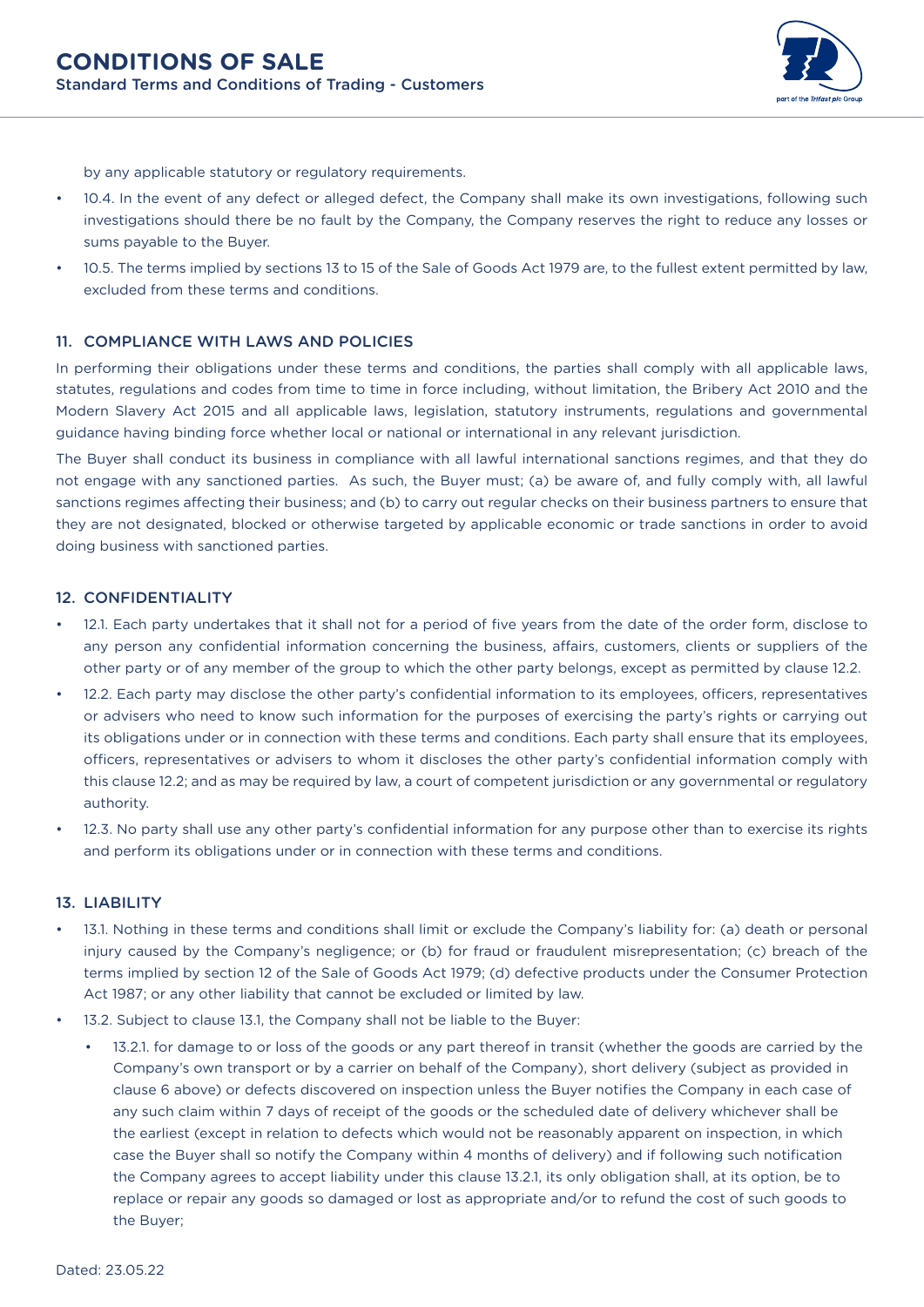

- 13.2.2. for defects in the goods caused by fair wear and tear, abnormal conditions of storage or use or any act, neglect or default of the Buyer or of any third party.
- 13.2.3. for any product liability claim arising from a breach of a parts per million (ppm) level unless the ppm level has been agreed in writing by the Company prior to acceptance of the relevant order.
- 13.3. Subject to clause 13.1, all conditions, warranties and representations expressed or implied by statute, common law or otherwise in relation to the goods are hereby excluded and the Company shall not be liable to the Buyer for any loss of profit or any indirect or consequential loss arising under or in connection with the contract.
- 13.4. Subject to clause 13.1 and 13.2, the Company's maximum liability to the Buyer for all claims in respect of goods supplied under these terms and conditions howsoever arising (whether by contract, tort or otherwise, including negligence) or any obligation to indemnify shall not exceed the lower of the price paid or payable for all goods sold within the last twelve (12) months prior to the notification by the Buyer and or its affiliates or subsidiaries of the Company's breach or alleged breach, or £100,000 in the annual aggregate for all claims between the parties.
- 13.5. The Company's prices are determined on the basis of the limits of liability set out in this Clause. The Buyer may by written notice to the Company request the Company to agree a higher limit of liability provided insurance cover can be obtained therefore. The Company shall effect insurance up to such limit and the Buyer shall pay on demand the amount of any and all premiums. The Buyer shall disclose such information as the insurer shall require. In no case shall the Buyer be entitled to recover from the Company more than the amount received from the insurers.

## 14. HYDROGEN EMBRITTI EMENT

Where the Buyer requests that the goods are supplied to it with an electrolytic plated finish according to the Buyer's specifications, the Company shall have no liability to the Buyer in respect of damage caused to the goods by hydrogen embrittlement.

## 15. FORCE MAJEURE

- 15.1. The Company shall not be liable to the Buyer for any loss or damage which may be suffered by the Buyer as a direct or indirect result of the supply of goods by the Company being prevented, hindered, delayed by reason of circumstances or events beyond the Company's control including without limitation act of God, war, riot, fire, flood, storm, terrorist attack, pandemic, epidemic, government actions, strike, lockout, trade dispute or labour disturbance, accident, non-performance by suppliers or sub-contractors, breakdown of plant or machinery (other than in each case by the party seeking to rely on this clause, or companies in the same group as that party), and any law or any action taken by a government or public authority, including without limitation imposing an export or import restriction, quota or prohibition.
- 15.2. If the Company is prevented by an event of force majeure from fulfilling its contractual obligations, it shall notify the Buyer of the fact in writing within 10 days of the due date for delivery. If the event of force majeure is continuing 3 months after the date of such notice, either party may give written notice to the other terminating the contract forthwith, provided that the event of force majeure subsists at the time the notice is received by such other party.
- 15.3. The Buyer's only entitlement in such circumstances shall be to a refund in respect of any payment which it has already made on account of the price, subject to the deduction of any sums due to the Company.
- 15.4. If due to such circumstances or events the Company has insufficient stocks to meet all its commitments the Company may apportion available stocks between its customers at its sole discretion.

#### 16. CANCELLATION OF ORDERS

Contracts may be cancelled only with the Company's prior written consent and subject to the Buyer indemnifying the Company in full for any losses incurred by the Company in respect of such cancellation.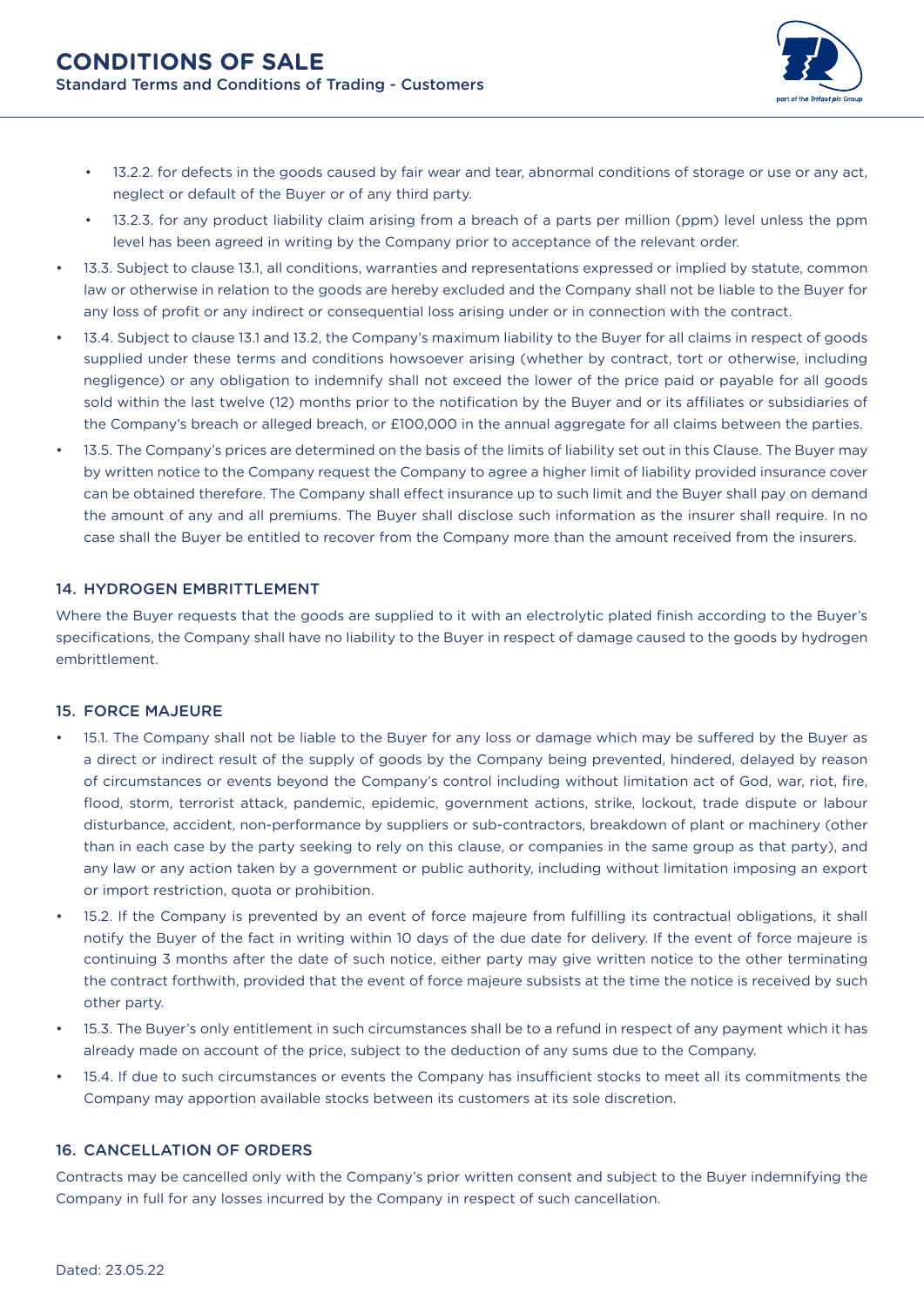

# 17. TERMINATION

If the Buyer:

- 17.1. (being an individual) is the subject of a bankruptcy application or order or commences negotiations with all or any class of its creditors with a view to rescheduling any of its debts, or makes a proposal for or enters into any compromise or arrangement with any of its creditors or if a receiving order is made against him; or
- 17.2. If (being a Company) an order is made or a resolution is passed for the winding up of the Buyer (otherwise than for the purposes of a bona fide amalgamation or reconstruction) or the Buyer enters into administration, provisional liquidation or any composition arrangement with its creditors (other than a solvent restructuring) or if a receiver or administrator is appointed over all or any of the Buyer's assets or undertaking or if circumstances arise which entitle the court or a creditor to appoint a receiver, manager or administrator or which entitle the court to make a winding up order or if the Buyer takes or suffers any similar or analogous action in consequence of debt; or
- 17.3. Commits any material breach of this or any other contract between the Company and the Buyer which is unremediable (or, being remediable, has not been remedied by the Buyer within 7 days of receiving notice from the Company requiring remedy),

then the Company may treat the contract as being at an end with immediate effect by giving the Buyer written notice.

### 18. GENERAL

- 18.1. These terms and conditions and the order form constitute the entire agreement between the parties and supersede and extinguish all previous agreements, promises, assurances, warranties, representations and understandings between them, whether written or oral, relating to its subject matter.
- 18.2. The Buyer shall not assign or transfer or purport to assign or transfer to any other person any of its rights or sub-contract any of its obligations under these terms and conditions without the prior consent in writing of an authorised representative of the Company.
- 18.3. Any notice required or permitted to be given by either party to the other under these terms and conditions shall be in writing addressed to that other party at its registered office or principal place of business or such other address as may at the relevant time have been notified pursuant to this provision to the party giving the notice.
- 18.4. No waiver by the Company of any breach of these terms and conditions by the Buyer shall be considered as a waiver of any subsequent breach of the same or any other provision.
- 18.5. No variation of these terms and conditions or the order form shall be effective unless it is in writing and signed by the parties (or their authorised representatives).
- 18.6. If any provision of these terms and conditions is held by any competent authority to be invalid or unenforceable in whole or in part the validity of the other provisions of these terms and conditions and the remainder of the provision in question shall not be affected thereby and, to the extent permitted by law, the parties shall re-negotiate in good faith such invalid or unenforceable provision.
- 18.7. The Company shall be entitled to set-off under the Contract any liability which it has or any sums which it owes to the Customer under the Contract or under any other contract which the Company has with the Buyer.
- 18.8. The Buyer shall pay all sums that it owes to the Company under the Contract without any set-off, counterclaim, deduction or withholding of any kind, save as may be required by law.

### 19. GOVERNING LAW

- 19.1. This contract shall be governed by and construed with English law and the Company and the Buyer irrevocably agree that the courts of England are to have exclusive jurisdiction to settle any disputes which may arise out of or in connection with this contract and that accordingly any suit or proceedings arising out of or in connection with this contract shall be brought in such courts.
- 19.2. Nothing contained in this Clause 19 shall limit the right of the Company to take proceedings against the Buyer in any court of competent jurisdiction, nor shall the taking of proceedings in one or more jurisdiction by the